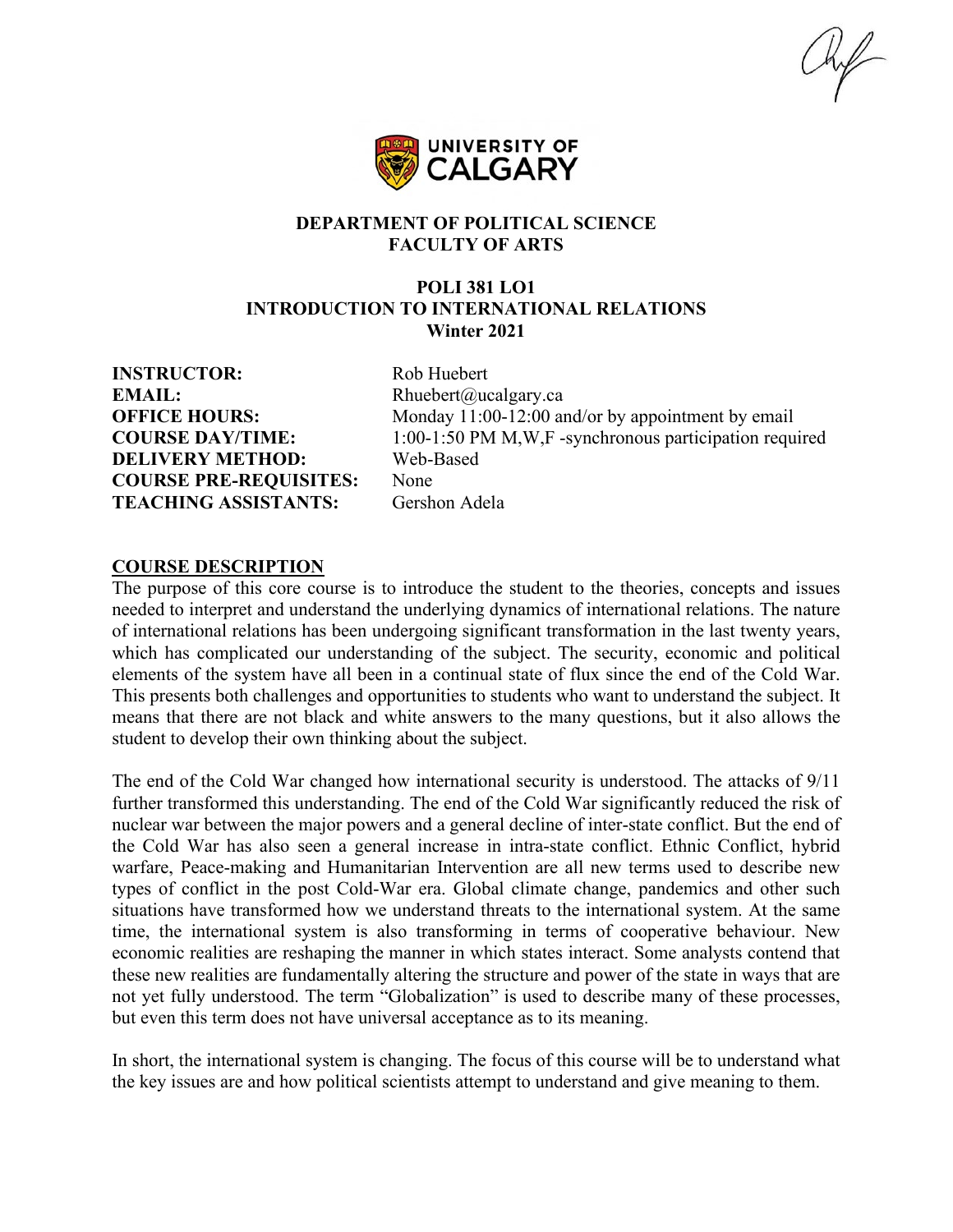# **COURSE OBJECTIVES & LEARNING OUTCOMES**

The overall course objective is to provide the student the opportunity to develop the skills and abilities necessary to critically assess the field of international relations. This will include an examination of the concept of the field as well the main issue areas within the field. A related objective of the course is to provide students with the opportunity to further develop their critical research, writing and oral skills.

In order to assist students in understanding these changes and the forces that are driving them, the specific objectives of the course will be as follows:

- 1) To think critically and thoughtfully about international relations;
- 2) To identify and understand the main forces shaping the current international system; and
- 3) To research and critically assess the specific elements of international relations.

## **REQUIRED TEXTBOOK**

**Text** – John Baylis, Steven Smith, Patricia Owens, *The Globalization of World Politics: An Introduction to International Relations* 8<sup>th</sup> edition (Oxford: University of Oxford Press, 2020).

**Journals** -The following list provides the names of some (but by no means all) of the principal journals in the field of international relations. Students should develop the habit of staying current in their debates.

*Canadian Military Journal, Foreign Affairs, Foreign Policy, International Affairs, International Journal, International Organization, International Security, International Studies Quarterly, Jane's, Journal of Conflict Resolution, Journal of Military and Strategic Studies, Journal of Peace Research, Strategic Review, Survival* and *World Politics*

**Library Search Engines** - One of the most important electronic aids to research offered by the library can be found in their Research Databases. This page lists numerous databases, which focus on international relations and strategic studies.

[\[https://library.ucalgary.ca/az.php\]](https://library.ucalgary.ca/az.php).

## **REQUIRED TECHNOLOGY**

There is a D2L site for this course which contains required readings and other relevant class resources and materials (see d2L.ucalgary.ca).

In order to successfully engage in their learning experiences at the University of Calgary, students taking online, remote and blended courses are required to have reliable access to the following technology:

- A computer with a supported operating system, as well as the latest security, and malware updates;
- A current and updated web browser;
- Webcam (built-in or external);
- Microphone and speaker (built-in or external), or headset with microphone;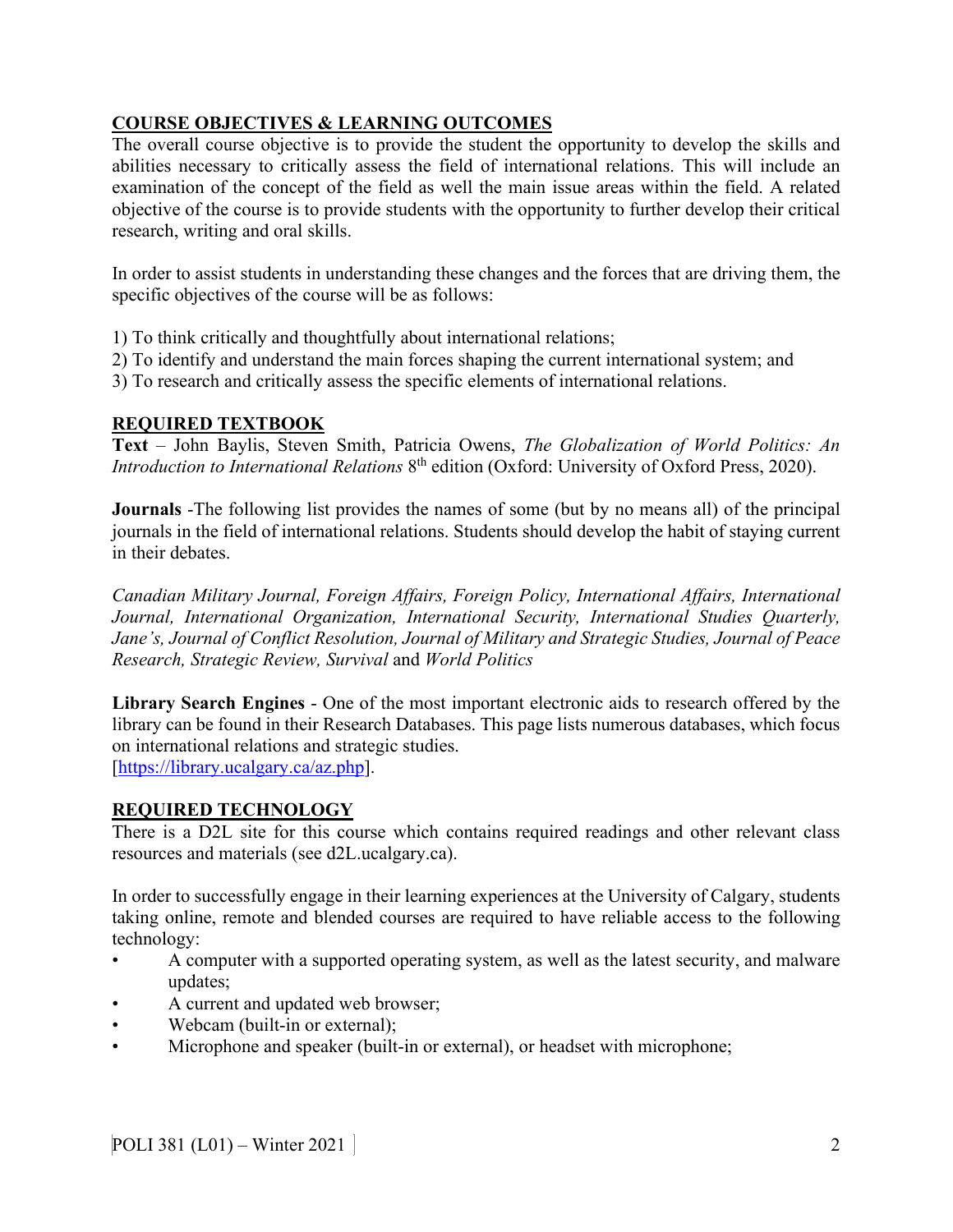- Current antivirus and/or firewall software enabled;
- Broadband internet connection.

Most current laptops will have a built-in webcam, speaker and microphone.

## **COURSE COMPONENT WEIGHTS AND DUE DATES**

| <b>COMPONENT</b>                 | <b>WEIGHTING</b> | <b>DUE DATES</b>                |
|----------------------------------|------------------|---------------------------------|
| Paper Proposal                   | 30%              | February 12                     |
| Research Paper                   | 40%              | March 31                        |
| Final Exam (registrar-scheduled) | 30%              | TBA (between or on April 19-29) |
| Total                            | $100\%$          |                                 |

If a student misses a required course component, please get in touch the instructor as soon as possible.

## **COURSE SCHEDULE & TOPICS**

| <b>DATE</b>       | <b>TOPIC</b>                                                  |
|-------------------|---------------------------------------------------------------|
| Jan 11-29         | Introduction                                                  |
| Feb 1-12          | Nature of Field                                               |
| Feb 14-20         | Reading Week (no classes)                                     |
| Feb 22-March 19   | Conflict: War, Peace and Security in the Modern International |
|                   | System                                                        |
| March 22-April 12 | Cooperation: International Political Economy, International   |
|                   | Institutions, and Globalization                               |
| April 14          | <b>Exam Review</b>                                            |

Please note that the above schedule is tentative and may change as the need arises. It should also be noted that occasionally guest speakers become available at short notice. Also current international events such as the outbreak of conflict will require discussion in class. This means that sometimes not all elements of the outline will be covered. If this happens, students will not be responsible on the final exam for the material not covered in class.

#### **1) INTRODUCTION**

These lectures will outline the major elements of the course. This will include a discussion of the modes of evaluation and other housekeeping requirements. Following this, a general overview of some of the main elements of international relations will be presented.

#### **Core Issue**: **How can we** *critically think* **about International Relations?**

I) Overview and objectives of the course.

II) Understanding international relations as a social science.

III) Engaging in research in international relations.

**Readings:** Text Baylis et al.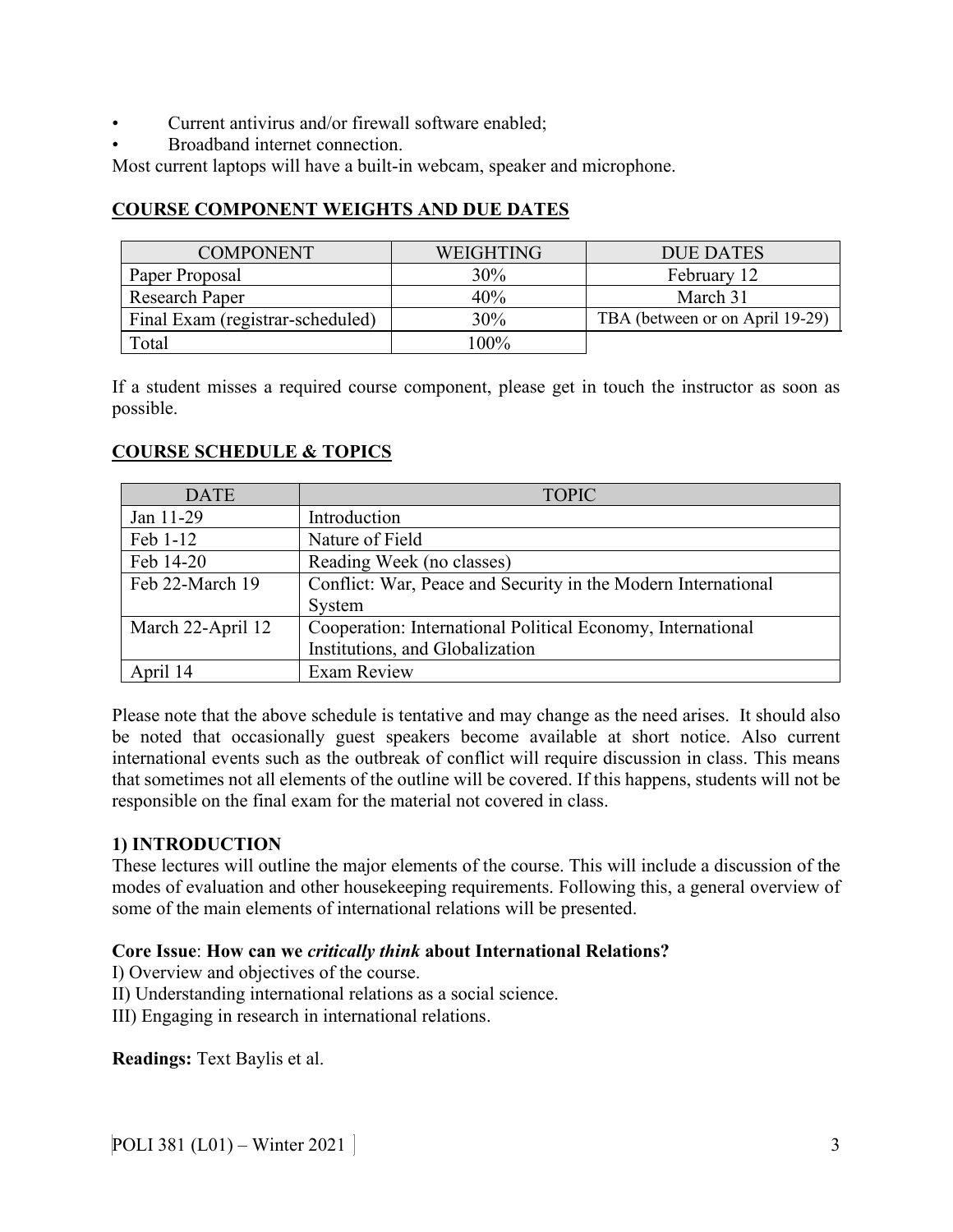Introduction Owen, Baylis, Smith pp. 5-18 Chapter 1, McGrew pp. 19-34 Chapter 2, Lawson pp 40-53 Chapter 3, Scott pp 54-69 Chapter 4, Cox pp 70-83 Chapter 5, Hurrell pp 84-99

#### **2) NATURE OF FIELD**

The main focus of these lectures is to provide the student with an overview of the nature of the field. The end of the Cold War has brought about a substantial revaluation of the main elements of the field of "international relations". Thus, our main focus will be on understanding the main forces shaping international relations. This will require a review of the development of the field since the end of the Second World War to the present.

#### **Core Issue: What are the strengths and weaknesses of the foundations of the study of International Relations?**

I) Development of the Field of Study – why is this important?

II) Nature of the Field – why should we care?

III) What are the different theoretical ways of understanding international relations – why does this matter?

IV) The Development of the International System.

**Readings**: Text Baylis et al. Chapter 6 Dunne pp 103-114 Chapter 7 Hobden, Jones pp 115-129 Chapter 8 Dunne, Schmidt pp 130-144 Chapter 9 Kinsella pp 145-159 Chapter 10 Sabaratnam pp 160-176 Chapter 11 Hansen pp 177-191 Chapter 12 Barnett pp 192-206 Chapter 13 Shapcott pp 207-221 Chapter 17 Kirby pp 271-286 Chapter 18 Shilliam pp 287-302

# **3) CONFLICT: WAR, PEACE AND SECURITY IN THE MODERN INTERNATIONAL SYSTEM**

The main challenge to the field of international relations has come in our understanding the key concepts of war, peace and security. When we talk of security, whose security are we talking of? What is the nature of this security? How can it best be attained? How do we understand what is peace and war? Has the end of the Cold War changed the nature of peace and war? A key objective of this section will be to undertake a critical evaluation and comparison of the different theoretical approaches to understanding these concepts and issues.

#### **Core Issue: How can we understand War, Peace and Conflict?**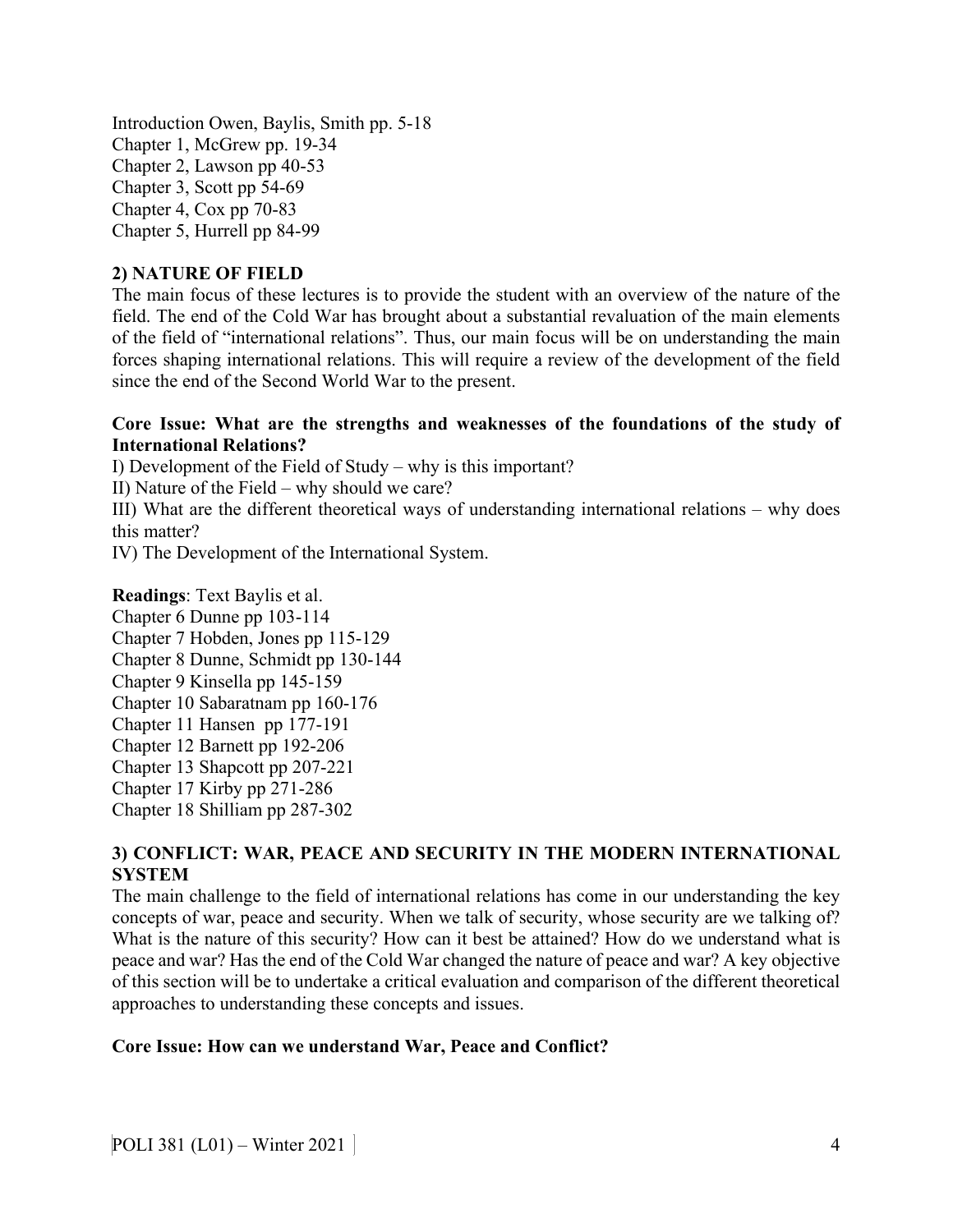I) Nuclear Deterrence – the Fundamental Security Policy. II) War and Peace – interstate and intrastate. III) Security – Traditional; Human; Environmental.

### **Readings:** Text Baylis et al.

Chapter 14 Barkawi pp 225-239 Chapter 15 Baylis pp 240-255 Chapter 25 Estevez pp 404-418 Chapter 28 Kiras pp 449-465 Chapter 29 Greitens pp 466-480 Chapter 32 Bellamy, Wheeler pp 514-528

## **4) COOPERATION: INTERNATIONAL POLITICAL ECONOMY, INTERNATIONAL INSTITUTIONS, AND GLOBALIZATION**

While the last section would suggest that the international system is in a constant state of war and conflict, the reality is that there is also a tremendous degree of cooperation in the international system. Specifically the economic trade that occurs across international borders is one of the most important functions of the international system. These have created new pressures and opportunities known as "globalization."

At the same time, the international system has also developed international organizations and institutions specifically for the purpose of improving international cooperation both for economic and international legal purposes. How are such organizations/institutions created and maintained?

## **Core Issue: How can we understand forms of cooperation in the international system?**

I) The World Trading System. II) International Political Economy. III) Globalization. IV) International Institutions/Organizations.

**Readings**: Text Baylis et al. Chapter 16 Phillips pp 256-270 Chapter 19 Reus-Smit pp 303-318 Chapter 20 Park pp 319-333 Chapter 21 Curtis, Taylor pp 334-348 Chapter 22 Joachim pp 349-364 Chapter 23 Best, Christiansen pp 365-382 Chapter 24 Vogler pp 382-403 Chapter 27 Watson pp 435-448 Chapter 31 Kapur pp 498-513

## **ASSIGNMENTS 1) PAPER PROPOSAL**

**A paper proposal must be submitted in class on February 12 at the beginning of class through D2L.** The proposal (3-4 pages) must include a clear identification of the question to be addressed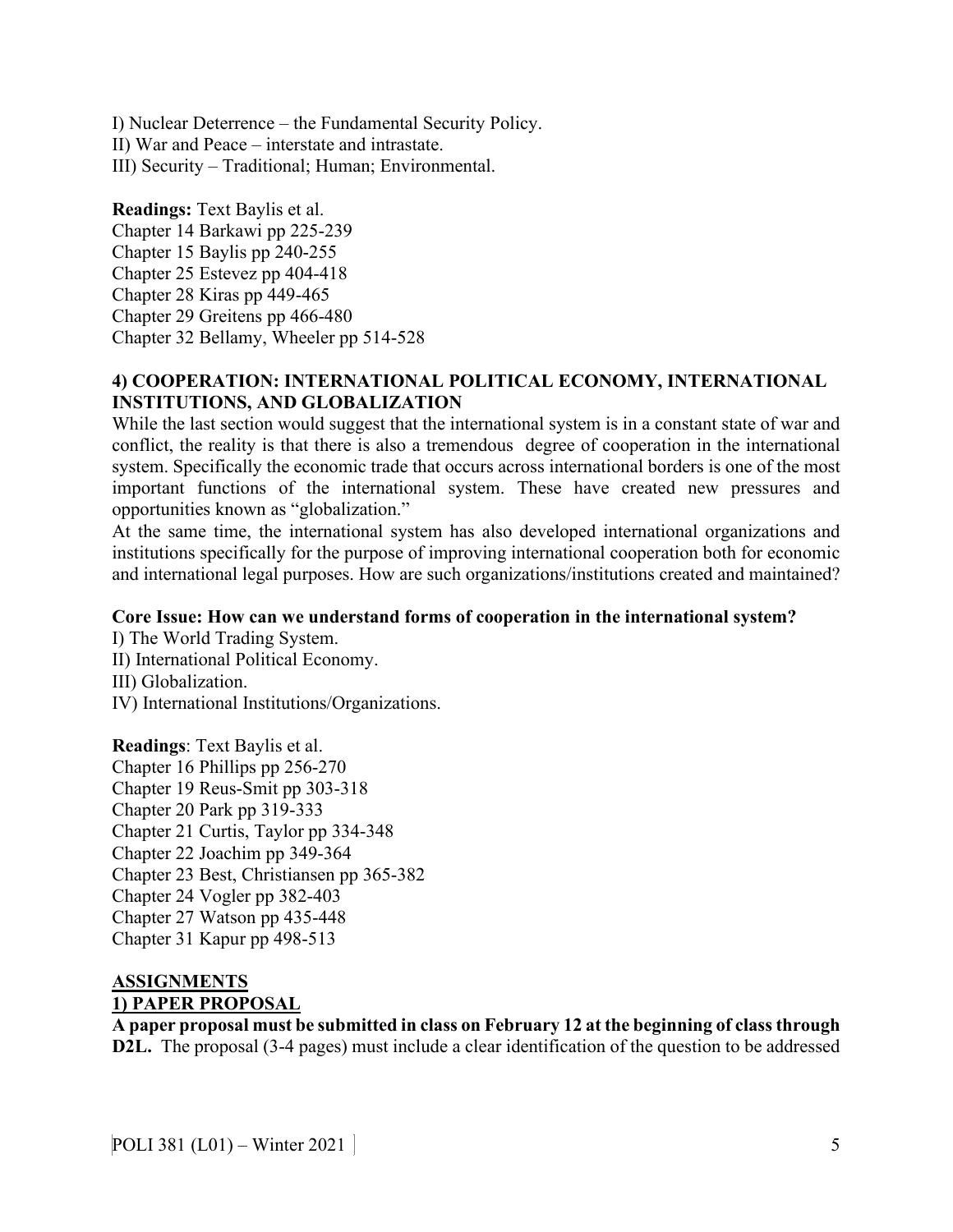in the paper, the methodology to be utilized, and a preliminary list of sources. The overall evaluation will consider both the content and writing of the assignment. Proposals submitted late will be penalized .5 of a mark per day. (eg. if the assignment is late and it receives an 20/30 it will be marked down to 19.5/30. If it is late, a second day it will be given a 19/30 and so forth).

## **RESEARCH PAPER**

Students will be required to write one major research essay on a subject of their own choosing (suggestions will be provided) and is **due at the beginning of class on March 31 to be submitted through D2L**. This paper (10-15 pages) is to provide an analytical study of an aspect of strategic studies. Students will be given potential paper topics but are encouraged to develop their own ideas. The overall evaluation will consider both the content and writing of the assignment. Papers submitted late will be penalized 1 mark out of 40 per day. (e.g. if the assignment is one day late and it receives a 30/40 it will be marked down to 29/40. If it is two days late, it will be given a 28/40).

# **FINAL EXAM**

The last assignment is the final exam and will be scheduled by the Office of the Registrar. It is an open-book exam that will consist of 3 long answer essay based questions and once completed to **be submitted to the D2L Dropbox**. Students will have 3 hours to complete the exam (2 hour exam with an additional 1 hour for technological issues for a maximum of 3 hours) and they will have access to the exam for the 24-hour block (as scheduled by the Registrar).

## **WRITING STATEMENT**

Written assignments are often required in Political Science courses, including this one, and the quality of writing skills, including but not limited to such elements as grammar, punctuation, sentence structure, clarity, citation, and organization, will be taken into account in the determination of grades. Students are encouraged to make use of the services offered through Writing Support Services in the Student Success Centre (3rd floor of the Taylor Family Digital Library) or at [http://www.ucalgary.ca/ssc/writing-support.](http://www.ucalgary.ca/ssc/writing-support)

## **GRADE SCALE**

|            | $A^+$ = 90-100 |            | $B+ = 75-78$ |              | $C+ = 65-68$ |  | $D+ = 55-58$ |
|------------|----------------|------------|--------------|--------------|--------------|--|--------------|
|            | $A = 80-89$    |            | $B = 70-74$  |              | $C = 60-64$  |  | $D = 50-54$  |
| $A - = 79$ |                | $B - = 69$ |              | $C_{-}$ = 59 |              |  | $F = 49-0$   |

## **INSTRUCTOR GUIDELINES**

Students requiring assistance are encouraged to speak to the instructor during class or their office hours. Should you wish to meet outside of office hours, please telephone or email to make an appointment. It is to the student's advantage to keep such appointments. All meetings will be held virtually.

Email is a common form of communication but it is not always the most effective way of answering student questions. If you cannot make office hours, please request a one on one meeting outside of these hours, to be held virtually.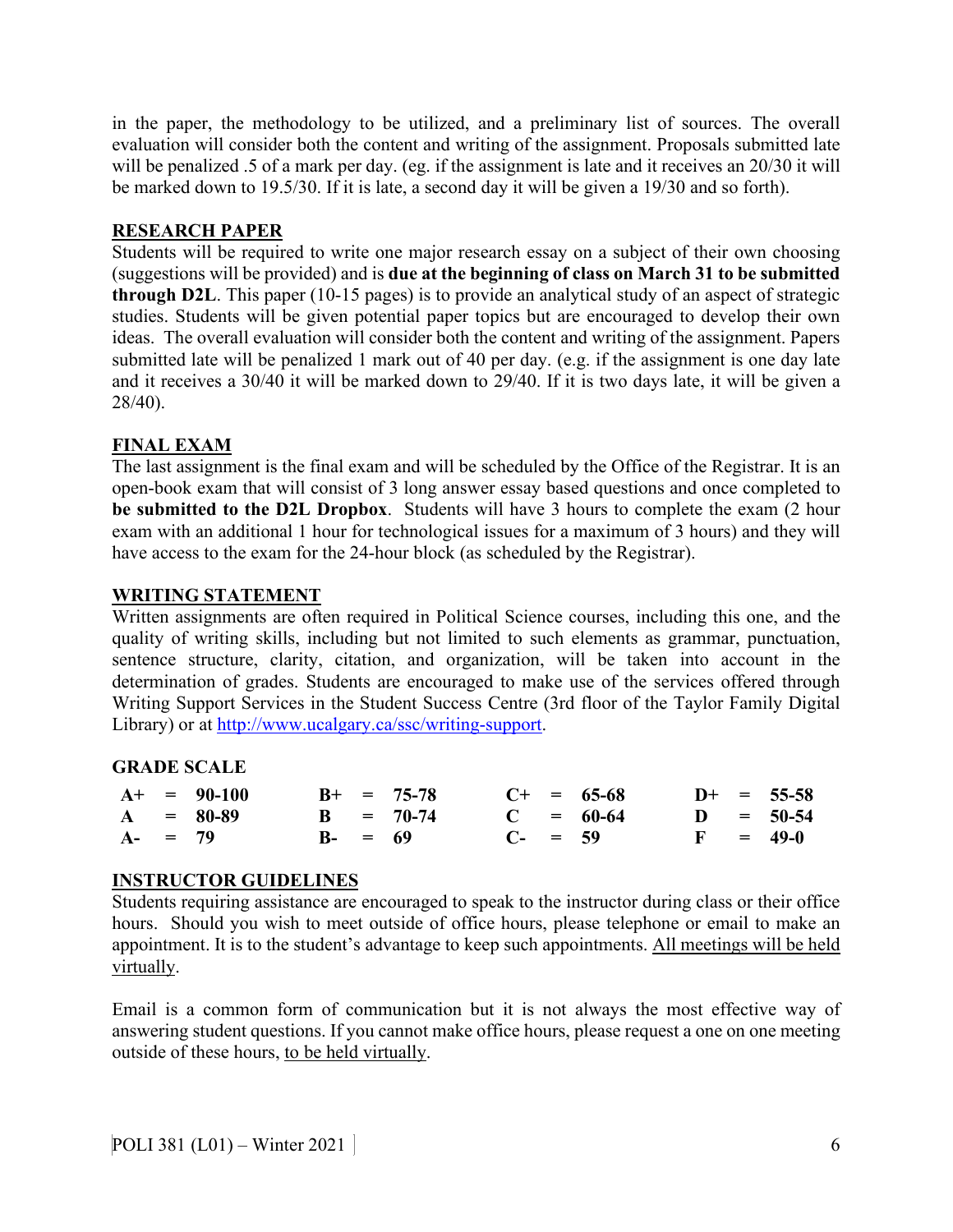# **IMPORTANT POLICIES AND INFORMATION**

### **Supporting Documentation and the Use of a Statutory Declaration**

As stated in the University Calendar:

Students may be asked to provide supporting documentation for an exemption/special request. This may include, but is not limited to, a prolonged absence from a course where participation is required, a missed course assessment, a deferred examination, or an appeal. Students are encouraged to submit documentation that will support their situation. Supporting documentation may be dependent on the reason noted in their personal statement/explanation provided to explain their situation. This could be medical certificate/documentation, references, police reports, invitation letter, third party letter of support or a statutory declaration etc. The decision to provide supporting documentation that best suits the situation is at the discretion of the student. Students cannot be required to provide specific supporting documentation, such as a medical note.

Students can make a Statutory Declaration as their supporting documentation (available at [ucalgary.ca/registrar\)](http://www.ucalgary.ca/registrar). This requires students to make a declaration in the presence of a Commissioner for Oaths. It demonstrates the importance of honest and accurate information provided and is a legally binding declaration. Several registered Commissioners for Oaths are available to students at no charge, on campus. For a list of locations to access a Commissioners for Oaths, visit [ucalgary.ca/registrar\)](http://www.ucalgary.ca/registrar).

Falsification of any supporting documentation will be taken very seriously and may result in disciplinary action through the Academic Discipline regulations or the Student Non-Academic Misconduct policy.

This statement is accessible at:<https://www.ucalgary.ca/pubs/calendar/current/m-1.html>

#### **Absence From a Mid-term Examination**

Students who are absent from a scheduled term test or quiz for legitimate reasons are responsible for contacting the instructor via email within 48 hours of the missed test to discuss alternative arrangements. A copy of this email may be requested as proof of the attempt to contact the instructor. Any student who fails to do so forfeits the right to a makeup test.

#### **Deferral of a Final Examination**

Deferral of a final examination can be granted for reasons of illness, domestic affliction, and unforeseen circumstances, as well as to those with three (3) final exams scheduled within a 24 hour period. Deferred final exams will not be granted to those who sit the exam, who have made travel arrangements that conflict with their exam, or who have misread the examination timetable. The decision to allow a deferred final exam rests not with the instructor but with Enrolment Services. Instructors should, however, be notified if you will be absent during the examination. The Application for Deferred Final Exam, deadlines, requirements and submission instructions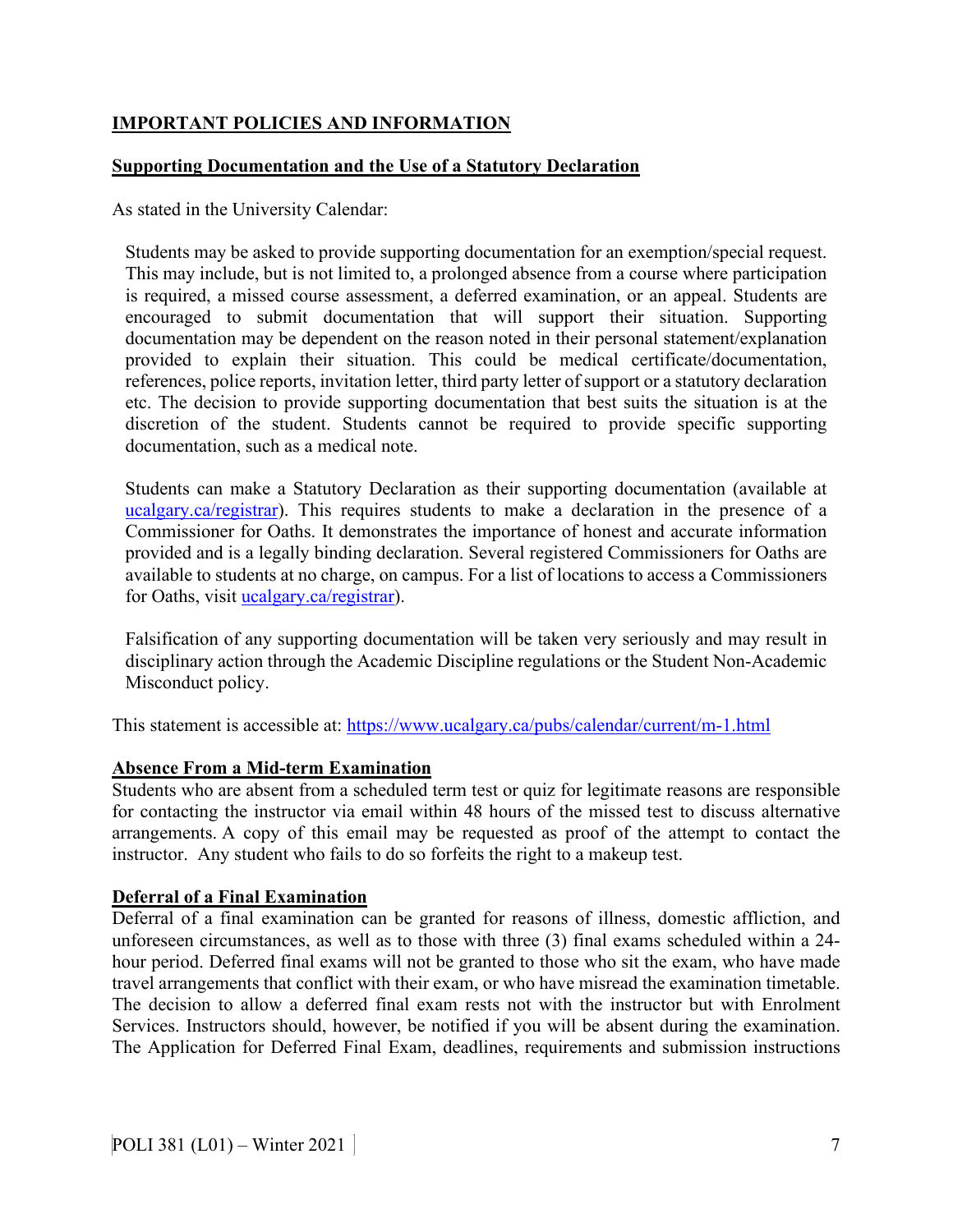can be found on the Enrolment Services website at [https://www.ucalgary.ca/registrar/exams/deferred-exams.](https://www.ucalgary.ca/registrar/exams/deferred-exams)

### **Appeals**

If a student has a concern about the course or a grade they have been assigned, they must first discuss their concerns with the instructor. If this does not resolve the matter, the student then proceed with an academic appeal. The first step in an academic appeal is to set up a meeting with the Department Head. Appeals must be requested within 15 days of receipt of the graded assignment.

### **University Regulations**

Students are responsible for familiarizing themselves with the University policies found in the Academic Regulations sections of the Calendar at [www.ucalgary.ca/pubs/calendar/current/academic-regs.html.](http://www.ucalgary.ca/pubs/calendar/current/academic-regs.html)

#### **Student Accommodations**

Students seeking an accommodation based on disability or medical concerns should contact Student Accessibility Services; SAS will process the request and issue letters of accommodation to instructors. For additional information on support services and accommodations for students with disabilities, visit [www.ucalgary.ca/access/.](http://www.ucalgary.ca/access/)

Students who require an accommodation in relation to their coursework based on a protected ground other than disability should communicate this need in writing to their Instructor.

The full policy on Student Accommodations is available at [http://www.ucalgary.ca/policies/files/policies/student-accommodation-policy.pdf.](http://www.ucalgary.ca/policies/files/policies/student-accommodation-policy.pdf)

#### **Plagiarism and Other Forms of Academic Misconduct**

Academic misconduct in any form (e.g. cheating, plagiarism) is a serious academic offence that can lead to disciplinary probation, suspension or expulsion from the University. Students are expected to be familiar with the standards surrounding academic honesty; these can be found in the University of Calgary calendar at [http://www.ucalgary.ca/pubs/calendar/current/k.html.](http://www.ucalgary.ca/pubs/calendar/current/k.html) Such offences will be taken seriously and reported immediately, as required by Faculty of Arts policy.

#### **Required Access to Technology**

Please see the University's resource page at [https://ucalgary.service](https://ucalgary.service-now.com/it?id=kb_article&sys_id=86e7438013753ac06f3afbb2e144b031)[now.com/it?id=kb\\_article&sys\\_id=86e7438013753ac06f3afbb2e144b031](https://ucalgary.service-now.com/it?id=kb_article&sys_id=86e7438013753ac06f3afbb2e144b031)

#### **Copyright Legislation**

As stated in the University of Calgary Calendar, Academic Regulations, "students are required to read the University of Calgary policy on Acceptable Use of Material Protected by Copyright and requirements of the copyright act to ensure they are aware of the consequences of unauthorised sharing of course materials (including instructor notes, electronic versions of textbooks etc.). Students who use material protected by copyright in violation of this policy may be disciplined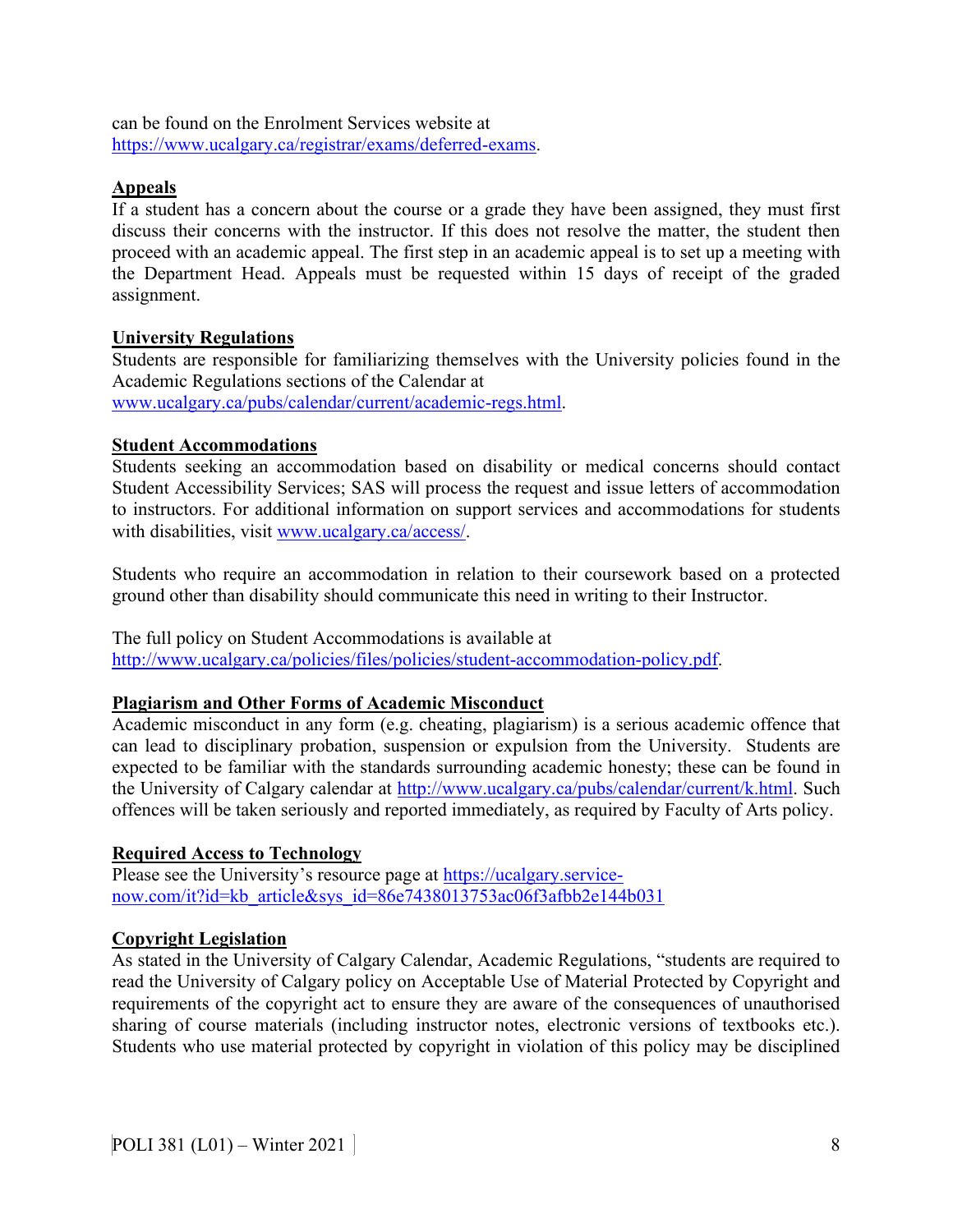under the Non-Academic Misconduct Policy."

[https://www.ucalgary.ca/policies/files/policies/acceptable-use-of-electronic-resources-and](https://www.ucalgary.ca/policies/files/policies/acceptable-use-of-electronic-resources-and-information-policy.pdf)[information-policy.pdf](https://www.ucalgary.ca/policies/files/policies/acceptable-use-of-electronic-resources-and-information-policy.pdf) and<https://laws-lois.justice.gc.ca/eng/acts/C-42/index.html>

## **Instructor Intellectual Property**

Course materials created by instructors (including presentations and posted notes, labs, case studies, assignments and exams) remain the intellectual property of the instructor. These materials may NOT be reproduced, redistributed or copied without the explicit consent of the instructor. The posting of course materials to third party websites such as note-sharing sites without permission is prohibited. Sharing of extracts of these course materials with other students enrolled in the course at the same time may be allowed under fair dealing.

# **Freedom of Information and Protection of Privacy (FOIP)**

FOIP legislation requires that instructors maintain the confidentiality of student information. In practice, this means that student assignment and tests cannot be left for collection in any public place without the consent of the student. It also means that grades cannot be distributed via email. Final exams are kept by instructors but can be viewed by contacting them or the main office in the Department of Political Science. Any uncollected assignments and tests meant to be returned will be destroyed after six months from the end of term; final examinations are destroyed after one year.

## **Faculty of Arts Program Advising and Student Information Resources**

For program planning and advice, please consult with the Arts Students' Centre by calling 403 220-3580 or by email at [artsads@ucalgary.ca.](mailto:artsads@ucalgary.ca) You can also visit [arts.ucalgary.ca/advising](http://arts.ucalgary.ca/advising) for program assistance.

For registration (add/drop/swap), paying fees and assistance with your Student Centre, contact Enrolment Services at (403) 210-ROCK [7625].

## **Important Contact Information**

Faculty of Arts Undergraduate Students' Union Representatives Phone: 403-220-6551 Email:  $arts1$  ( $\partial$ )su.ucalgary.ca,  $arts2$  ( $\partial$ )su.ucalgary.ca,  $arts3$  ( $\partial$ )su.ucalgary.ca, [arts4@su.ucalgary.ca](mailto:arts4@su.ucalgary.ca) Students' Union URL: [www.su.ucalgary.ca](http://www.su.ucalgary.ca/)

Graduate Students' Association Phone: 403-220-5997 Email: [askgsa@ucalgary.ca](mailto:askgsa@ucalgary.ca) URL: [www.ucalgary.ca/gsa](http://www.ucalgary.ca/gsa)

Student Ombudsman Phone: 403-220-6420